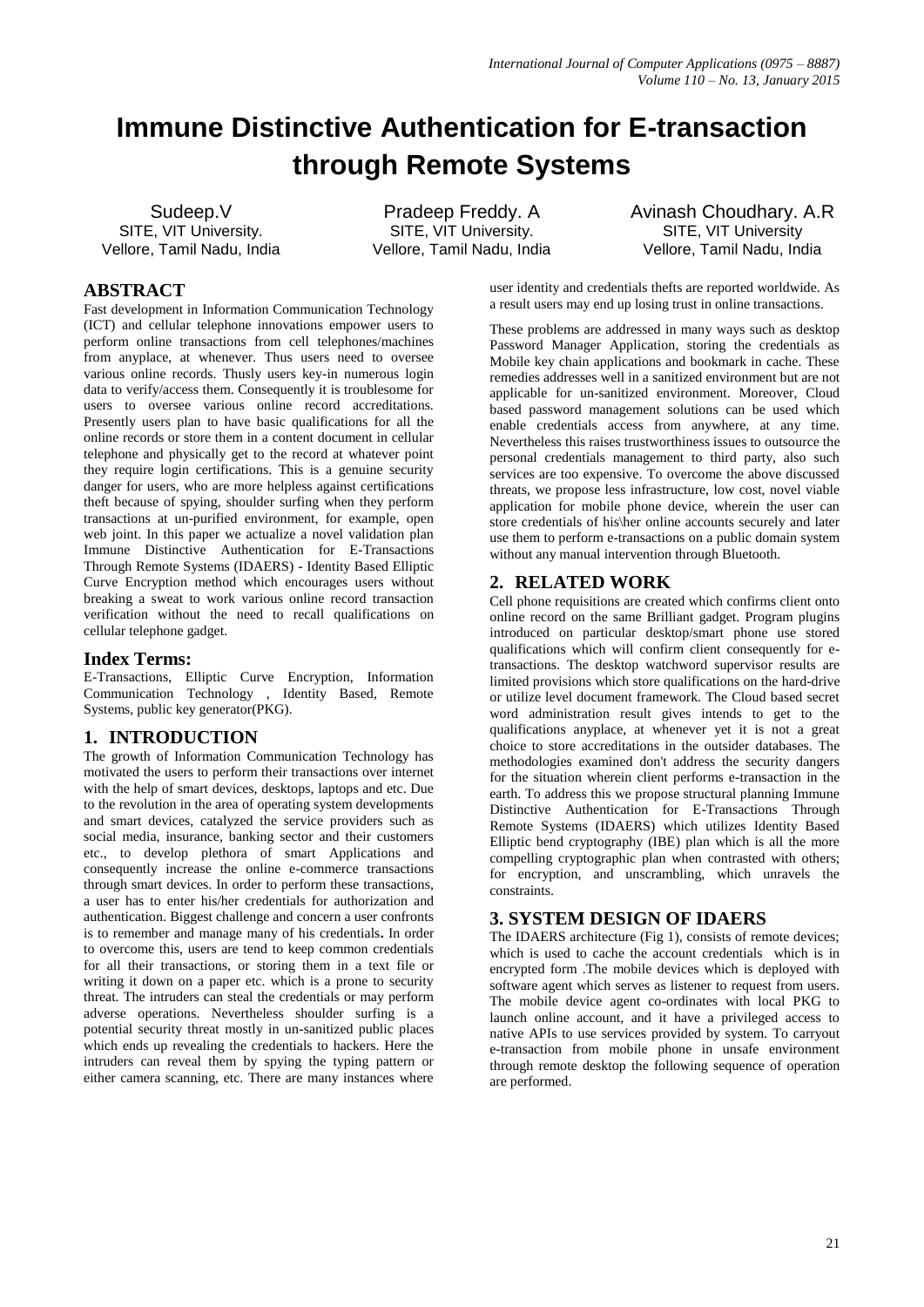

#### **Fig 1: Architecture of IDAERS**

User's Credentials for different accounts are securely stored in encrypted format by using dynamic pin(IBE) on mobile device in a secured place and this serves as passVault (password vault). During transaction, the required credentials are decrypted by using a dynamic pin and the decrypted string is again encrypted by using public key of the mobile device and transferred using Bluetooth to remote device agent. Upon receiving the credentials the remote device agent decrypts credentials using private key which is used for carrying out the transaction. For cryptographic process like encryption, key generation and decryption, we make use of public key generator (PKG) which is IBE based and installed in centralized server. In order to carry out encryption and decryption, System fetches cryptographic key and parameters from PKG using http protocol. REST architecture is used by PKG to provide cryptographic services (see Table 1).

**Table 1: Services Offered by PKG**

| Serial<br><b>Number</b> | Service                                                                                            | Functionality                                                               |
|-------------------------|----------------------------------------------------------------------------------------------------|-----------------------------------------------------------------------------|
| $\boldsymbol{l}$        | Maps Keys<br>getKeys(String<br>UniqueDeviceID)                                                     | Returns the public and<br><i>private keys</i>                               |
| $\mathfrak{D}$          | <b>String</b><br>cipherDatagetEncypt<br>edData(String<br>publicKey, String<br>data)                | Encrypts the data with<br>given public key and<br>returns the encypted data |
| 3                       | <b>String</b><br><i>plainDatagetDecrypt</i><br>edData(String<br><i>privateKey, String</i><br>data) | Decrypts the data with<br>given private key and<br>returns the plain data.  |

The Password Vault is deployed on mobile platform. The Passvault modules include: Account management, communication management and Application management. Application Profile Management: The profile management module is used to authenticate the user's credentials on the mobile phone device. This module provides application level security. The user needs to provide the user name, user password, and the dynamic pin during singing up the application profile for the first time and whenever the application is used again.

The dynamic pin security parameter is user selected. This pin can be either an alpha numeric or biometric parameter like retina scan, finger prints and for security reasons these pin are not stored on the device. The dynamic pin is used by application only on serve basis or on demand. The following are the steps to show the application profile information being encrypted and stored on mobile device securely. Local PKG generates application public key by using the dynamic pin. The Local PKG uses public key to encrypt application user name and password by IBE-ECC technique and stores the encrypted data in application memory which is restricted and secured. Profile management authorizes the user upon start of password vault. Local PKG uses dynamic pin to generate the private key and used for decryption of application user name and password which was earlier encrypted and authorizes user to use the password vault.

Account Management: This module is used by the user to modify his account credentials like add, edit and delete the user name and the user password. During these account management operations, the user should provide the dynamic pin for the application to carry out encryption and decryption which is done using IBE technique as shown in figure 2 and figure 3.

### **4. COMMUNICATION PROTOCOL**

We propose an unique protocol to enable the secure transmission of user credentials from a mobile device to a remote system. This protocol has 2 phases: they are Mutual Authentication validation phase and immune remote login. In mutual authentication also known as two-way authentication both the parties authenticate each other at a time, here user/client authorizes by own to server and the server authorizes itself to user by knowing each other identity. are Mutual Authentication validation is used only in need of extra layer of security, usually in between organizations for financial transaction. Enhanced organization-to-client authorization will avert invaders from successfully satirizing financial organizations to snip clients' account credentials and improved client-to-organization authorization will inhibit invaders from successfully satirizing clients to financial organizations in order to commit racket.

#### **Mutual Authentication Validation:**

This phase incorporates validation with mutual authentication using Identity based Elliptical Curve Cryptography Technique. The figure given below depicts the validation mechanism between the mobile device and the remote system.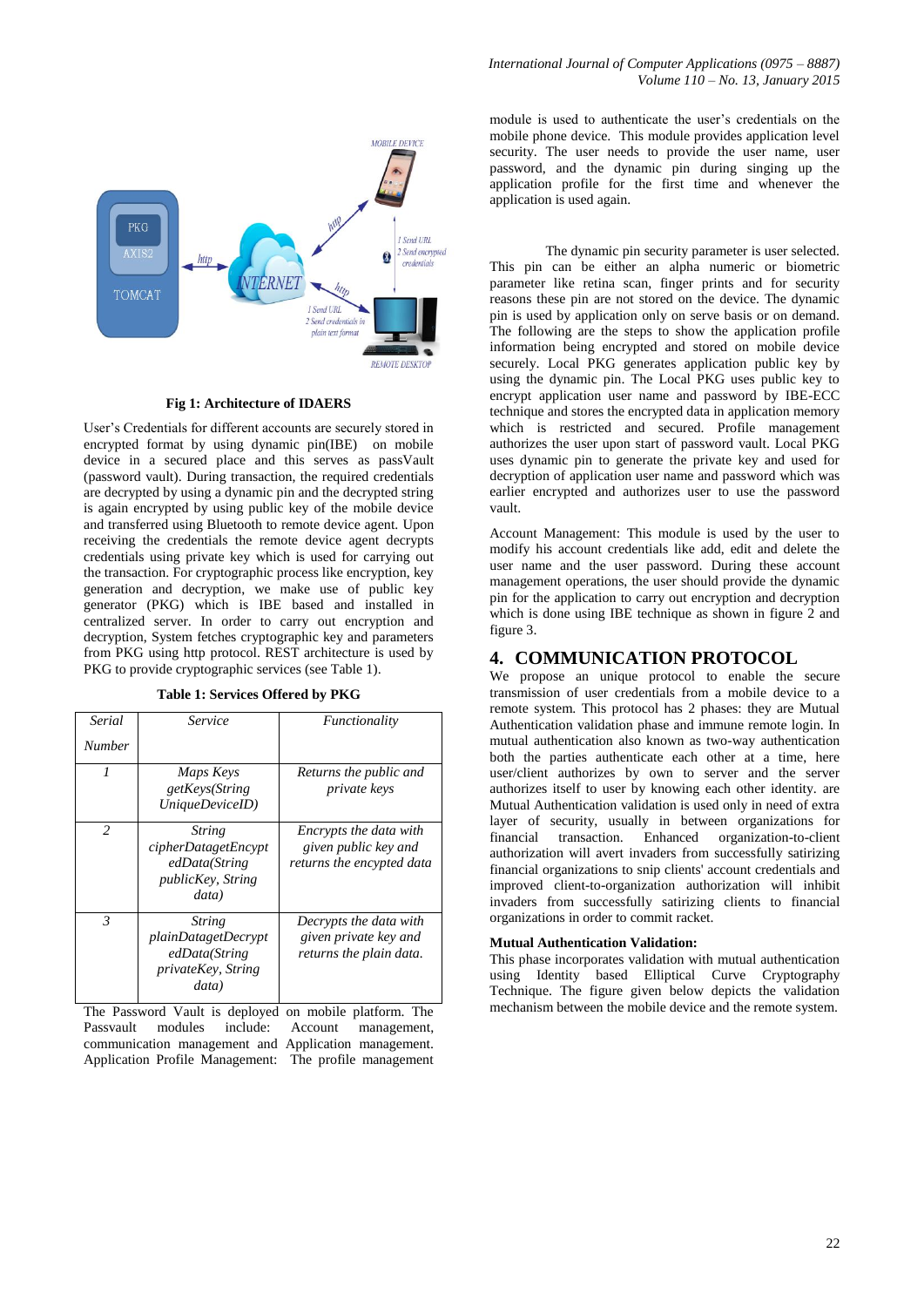Remote Local

Desktop PKG

Launch URL

Decrypt

Credentials

Supply Credentials to Online Account



**Fig 2: Validation of Agents**

#### **Immune Remote Login**

In this phase, first, the mobile phone sends the URL in a plain text format to remote system. The remote system uses the system native API to launch the URL. Subsequently mobile device sends the encrypted personal credentials required for the transaction. The remote device then decrypts the credentials and passes them for user authentication. The figure given below describes the remote login process.

#### **Fig 3: Credentials Transferred Securely**

# **5. PERFORMANCE AND SECURITY ANALYSIS**

The performance and the security analysis of this paper is done through exhaustive method in the below described sections.